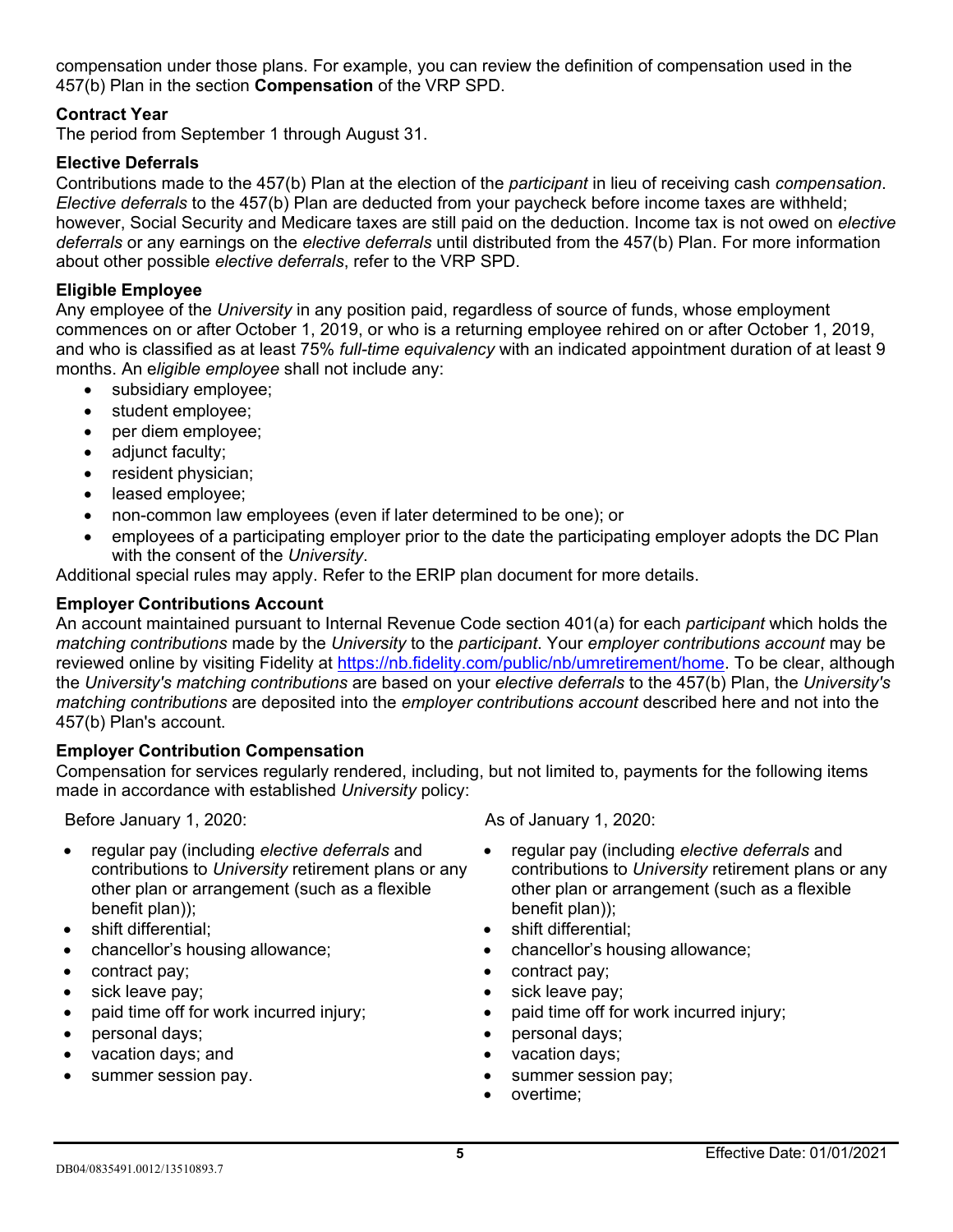- relocation incentive;
- additional, extra, or incentive compensation or bonuses;
- moving expenses;
- automobile allowances (or furnished automobiles); and
- commissions (unless specifically excluded by the appointed *committee*).

*Employer contribution compensation* shall not include the following payments:

Before January 1, 2020: As of January 1, 2020:

- overtime;
- relocation incentive;
- additional, extra, or incentive *compensation*;
- prizes/awards, or bonuses;
- tenure buyout:
- benefit restoration plan;
- automobile allowances (or furnished automobiles);
- educational assistance;
- in lieu of retirement:
- moving expenses;
- patent royalties;
- tips;
- transition assistance;
- commissions, unless specifically authorized by the *plan administrator* or appointed *committee*;
- special services, projects, summer terms or intersessions (unless for services regularly rendered);
- in lieu of vacation other than in the context of a *severance from employment*;
- all settlement amounts except where the settlement agreement expressly provides that some or all of the amount shall be deemed *employer contribution compensation* for purposes of retirement benefit calculation; and
- non-cash *compensation*.

Special rules apply to compensation received after you experience a *severance from employment* and compensation paid in part from *University* funds and in part from funds under the control of the *University* (other than *University* funds). Notwithstanding the above, the DC Plan will not consider *employer contribution compensation* exceeding \$305,000 for 2022. The annual limit on *employer contribution compensation* is adjusted by the IRS annually for cost-of-living.

### **Full-Time Equivalency (FTE)**

For a non-academic appointment which is not exempt from overtime compensation, 100% *full-time equivalency* means 2,080 hours of service during a *contract year*. For an academic appointment or a non-academic appointment which is exempt from overtime compensation, 100% *full-time equivalency* shall be determined on the basis of criteria established in accordance with applicable *University* policy.

- prizes/awards;
- tenure buyout;
- benefit restoration plan;
- educational assistance;
- in lieu of retirement:
- patent royalties;
- tips;
- transition assistance;
- special services, projects, summer terms or intersessions (unless for services regularly rendered);
- in lieu of vacation other than in the context of a *severance from employment*;
- all settlement amounts except where the settlement agreement expressly provides that some or all of the amount shall be deemed *employer contribution compensation* for purposes of retirement benefit calculation; and
- non-cash *compensation*.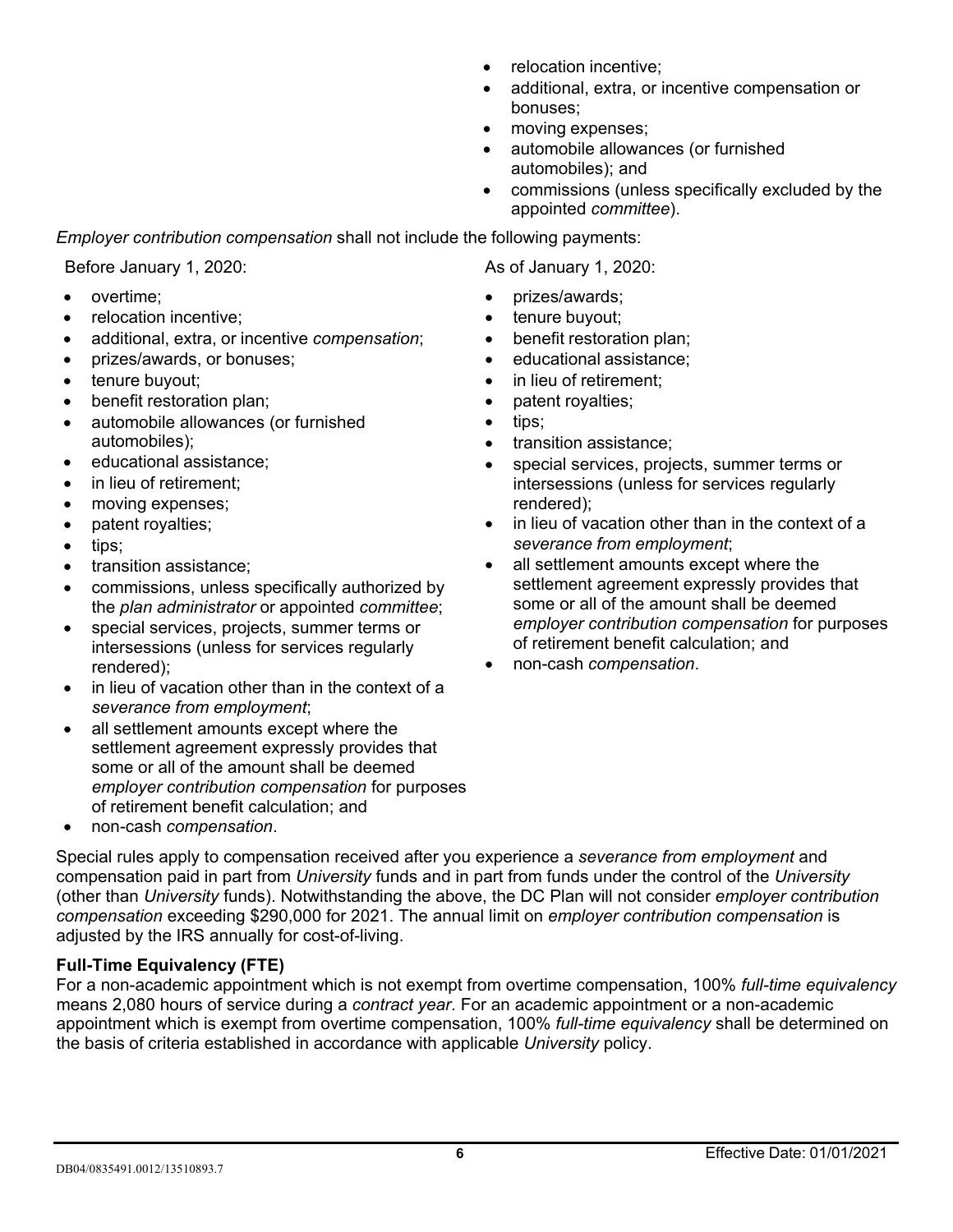### **Furlough**

A period of time, not exceeding 30 days in any 12-month period, during which you are placed in a temporary, non-duty, non-pay status due to financial constraints of the *University* and after which you are expected to resume normal duties.

#### **Matching Contribution**

A contribution to the DC Plan and made to the *employer contributions account* by the *University* equal to 100% of your *elective deferrals* to the 457(b) Plan for each payroll period, up to 8% of your *employer contribution compensation* for each payroll period.

#### **Participant**

Any individual who has satisfied the eligibility and participation requirements of the DC Plan and each employee or former employee for whom an account or subaccount is being maintained under the DC Plan. This DC Plan SPD applies to *participants* hired or rehired on or after October 1, 2019.

#### **Period of Service**

A *period of service* begins on the *participant's* first day of employment or reemployment with the *University* as an *eligible employee* and ends on the date of the *participant's* subsequent *severance from employment*. Each *period of service* accrued by a *participant* shall be measured in days, including both the first day of employment or reemployment and the date of the *participant's severance from employment*. Except as otherwise provided within this definition, only days on which a *participant* is performing services shall be included in the number of days in a *period of service*.

A *period of service* additionally includes:

- days on which a *participant* whose full-time employment is under the control and direction of the *University*, but who renders only part-time service for teaching and research programs of the *University* and the compensation for the remainder of whose services is paid from funds under the control of the *University*, other than *University* funds;
- days on which a *participant* is on a leave of absence (e.g., military leave, extended sick leave without pay, FMLA leave, *furloughs*, seasonal leaves, etc.); and
- in the event a *participant* experiences a *severance from employment* and is reemployed, days previously accrued prior to the *participant's severance from employment*, provided the *participant's* reemployment date is no more than five years after the *participant's severance from employment*.

A *period of service* does not include:

- days before the employee became a *participant* in the DC Plan (unless provided for within this DC Plan or another *University* sponsored plan);
- days worked by an employee who is not an *eligible employee*;
- days on which the *participant* is an attached Federal or State employee;
- days on which the *participant* is performing service for any agency or institution attached to the *University* but not an integral part of the *University*; and
- in the event a *participant* who is not *vested* experiences a *severance from employment* and is reemployed, days previously accrued prior to the *participant's severance from employment*, if the *participant's* reemployment date is more than five years after the *participant's severance from employment*.

#### **Plan Administrator**

The department of the *University*, or such other person, or department as may be appointed by the *University* to supervise the administration of the DC Plan. The committee that assists the *plan administrator* is the Total Rewards Advisory Committee. A separate committee, the Investment Oversight Committee, has operating and supervisory responsibilities related to the selection and monitoring of investment options made available to *participant*s.

#### **Service Credit**

The sum of the *participant's periods of service*, whether or not such *periods of service* are contiguous or continuous. In each instance that a *participant* accrues *periods of service* that in the aggregate total 365 days, such *participant* shall be credited with a year of *service credit*. For rehired employees on or after October 1,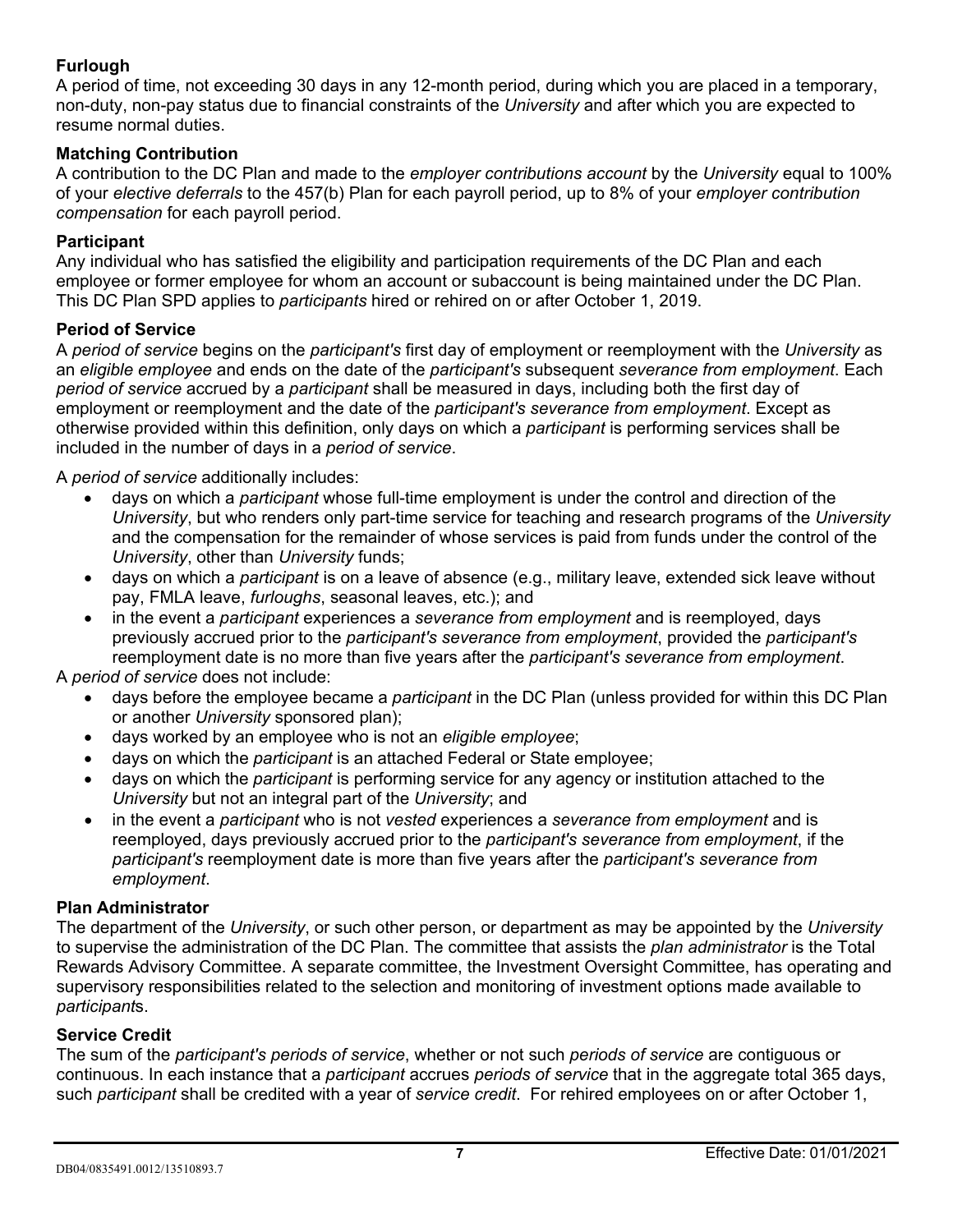2019, *service credit* earned before October 1, 2019, is determined using rules that are described in the ERIP plan document.

### **Severance from Employment**

An event after which an employee ceases to be an employee of the *University* (including all corporations and other entities treated as the same employer under Internal Revenue Code Sections 414(b), (c), (m), or (o)). An employee does not have a *severance from employment* if, in connection with a change of employment, the employee's new employer maintains the DC Plan with respect to the employee.

#### **University**

The Curators of the University of Missouri. The *University* is a governmental entity established as a public corporation under the Constitution and Statutes of the State of Missouri.

#### **Vesting (vested)**

The accrual of three years of *service credit*, the occurrence of which makes your benefit under the DC Plan nonforfeitable.

### Getting Started

### **When am I eligible to participate?**

You become eligible to participate on your first day of employment with the *University* as an *eligible employee* as described in this DC Plan SPD. For more information, see the definition of e*ligible employee* above. You do not need to enroll in the DC Plan to receive *matching contributions*. As an *eligible employee*, you will be enrolled automatically. However, to receive *matching contributions*, you must make a 457(b) *elective deferral* (described below).

| <b>Eligibility/Participation</b>                                                                                                                                                                                                                                                              |                                                                                                                                                                                                                                                                    |  |
|-----------------------------------------------------------------------------------------------------------------------------------------------------------------------------------------------------------------------------------------------------------------------------------------------|--------------------------------------------------------------------------------------------------------------------------------------------------------------------------------------------------------------------------------------------------------------------|--|
| You are eligible to participate if you are:                                                                                                                                                                                                                                                   | You are not eligible to participate if you are:                                                                                                                                                                                                                    |  |
| An eligible employee who is classified as at least<br>75% FTE with an indicated appointment duration of<br>at least 9 months and you meet one of the following<br>requirements:<br>you were initially hired on or after October 1,<br>2019; or<br>you are rehired on or after October 1, 2019 | a subsidiary employee (including a health affiliate);<br>a student employee;<br>a per diem employee;<br>adjunct faculty;<br>a resident physician;<br>a leased employee;<br>a member described in the DB Plan SPD; or<br>a member described in the Hybrid Plan SPD. |  |

# Contributions to the DC Plan

### **What contributions are made to the DC Plan?**

The *University* will make a *matching contribution* each payroll period on your behalf, equal to your 457(b) Plan *elective deferrals* for the payroll period, up to 8% of your *employer contribution compensation* to your *employer contributions account*. For information on how to make an *elective deferral* to the 457(b) Plan, see **Elective Deferrals to the 457(b) Plan**, or review the VRP SPD or the 457(b) Plan document.

### **How are 457(b) Plan e***lective deferrals* **and the** *University matching contributions* **calculated?**

It is important that you contribute *elective deferrals* to the 457(b) Plan in order to receive the *University matching contribution* described in this DC Plan SPD of up to 8% of your *employer contribution compensation*.

Your 457(b) Plan *elective deferral* is calculated using your 457(b) compensation. The *University matching contribution* is calculated using your *employer contribution compensation*. Following is an example assuming you are contributing 8% of your *457(b) compensation* to the 457(b) Plan per payroll period:

| Base pay                                                                                              |       |
|-------------------------------------------------------------------------------------------------------|-------|
| Educational Assistance (not included in employer<br>contribution compensation, but included in 457(b) |       |
| compensation)                                                                                         | \$250 |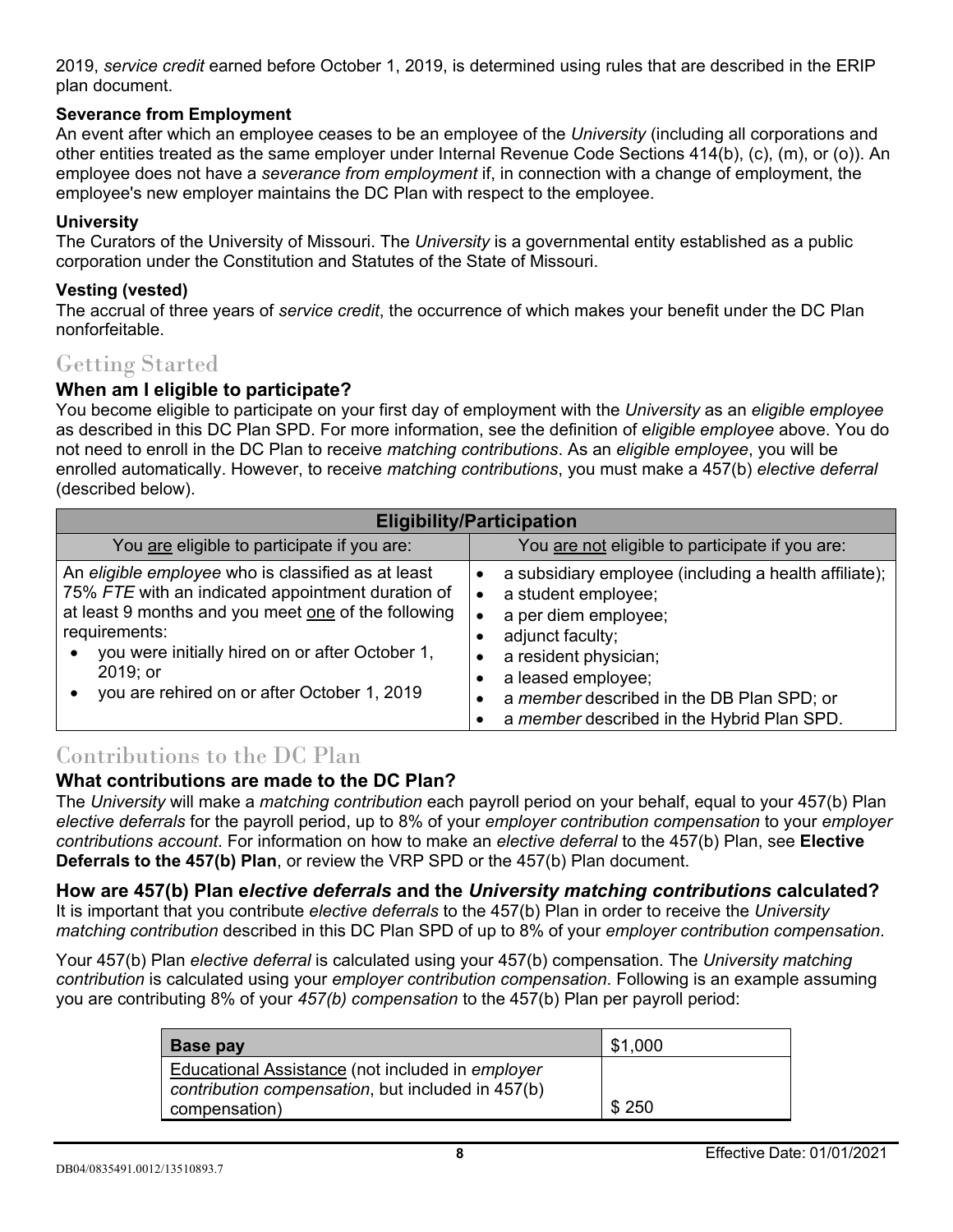| <b>Total Pay</b>                                                                         | \$1,250             |
|------------------------------------------------------------------------------------------|---------------------|
| Employee 8% deferral – goes to your $457(b)$ account                                     | $$100 ($1,250*.08)$ |
| University's matching contribution (8%) - goes to your<br>employer contributions account | \$80 (\$1,000*.08)  |
| <b>Total Contribution</b>                                                                | \$180               |

These funds are deposited into your applicable plan account and invested as directed by you.

### **Will the** *matching contribution* **be contributed while I am on a leave of absence?**

The *University matching contribution* is based on your *elective deferrals* to the 457(b) Plan. If you continue to contribute *elective deferrals* to the 457(b) Plan while you are on a leave of absence, then the *matching contribution* will continue on your behalf.

### **May an employee contribute to the DC Plan's** *employer contributions account***?**

No. Neither employee contributions nor rollover contributions from an IRA or other employer retirement plans to the DC Plan's *employer contributions account* are permitted.

### **Are there any IRS limits on the amount of employer** *matching contributions* **that I may receive?**

The IRS limit for all contributions to the accounts maintained pursuant to Internal Revenue Code section 401(a), including employee and employer contributions and including contributions made to the *employer contributions account* under this DC Plan or a separate 401(a) account under the *University*'s SRP, may be revised annually by the IRS for cost-of-living. For 2021, this limit is \$58,000. Therefore, any additional contributions made to the SRP by you or on your behalf count towards the total contribution limit. If the contribution limit will be exceeded, any contributions that otherwise would have been made to the SRP on your behalf will be reduced before *matching contributions* described in this DC Plan SPD are reduced, to avoid any excess contributions under the law. Additional ordering rules are outlined in the applicable plan documents. Compensation for purposes of the contribution limit is not the same as *employer contribution compensation* and is generally defined by law.

### **What happens if I retire and later return to work?**

The *University* will begin the *matching contribution* on your behalf if you are reemployed and an *eligible employee*.

# Elective Deferrals to the 457(b) Plan

### **How do I make an** *elective deferral***?**

To make a 457(b) *elective deferral* and review a summary of the investment options, please call Fidelity at 1 800-343-0860 or visit [https://nb.fidelity.com/public/nb/umretirement/home.](https://nb.fidelity.com/public/nb/umretirement/home) To ensure you receive the FULL *University matching contribution* (8% of your *employer contribution compensation*), you will be automatically enrolled in the 457(b) Plan at the maximum employer match rate of 8% of your 457(b) compensation. You may choose to make a contrary election or opt out of making *elective deferrals* under the 457(b) Plan at any time. Please allow 1-2 pay cycles for initial automatic enrollment.

### **How and when can I change my elective deferral? When is the change effective?**

You may change your 457(b) *elective deferral* at any time by logging into your account at [https://nb.fidelity.com/public/nb/umretirement/home](http://www.netbenefits.com/umretirement) or by calling Fidelity at 1-800-343-0860. Any changes to your 457(b) *elective deferral* will take effect no sooner than the first of the month following the change.

#### **Are there any limits on the amount of** *elective deferral* **that I may contribute to the 457(b) Plan?** Applicable Federal laws place limits on the annual contributions to the 457(b) Plan.

In 2021, the limit on total contributions to the 457(b) Plan is the lesser of \$20,500 or your compensation for the calendar year. Compensation for purposes of the contribution limit is not the same as *employer contribution*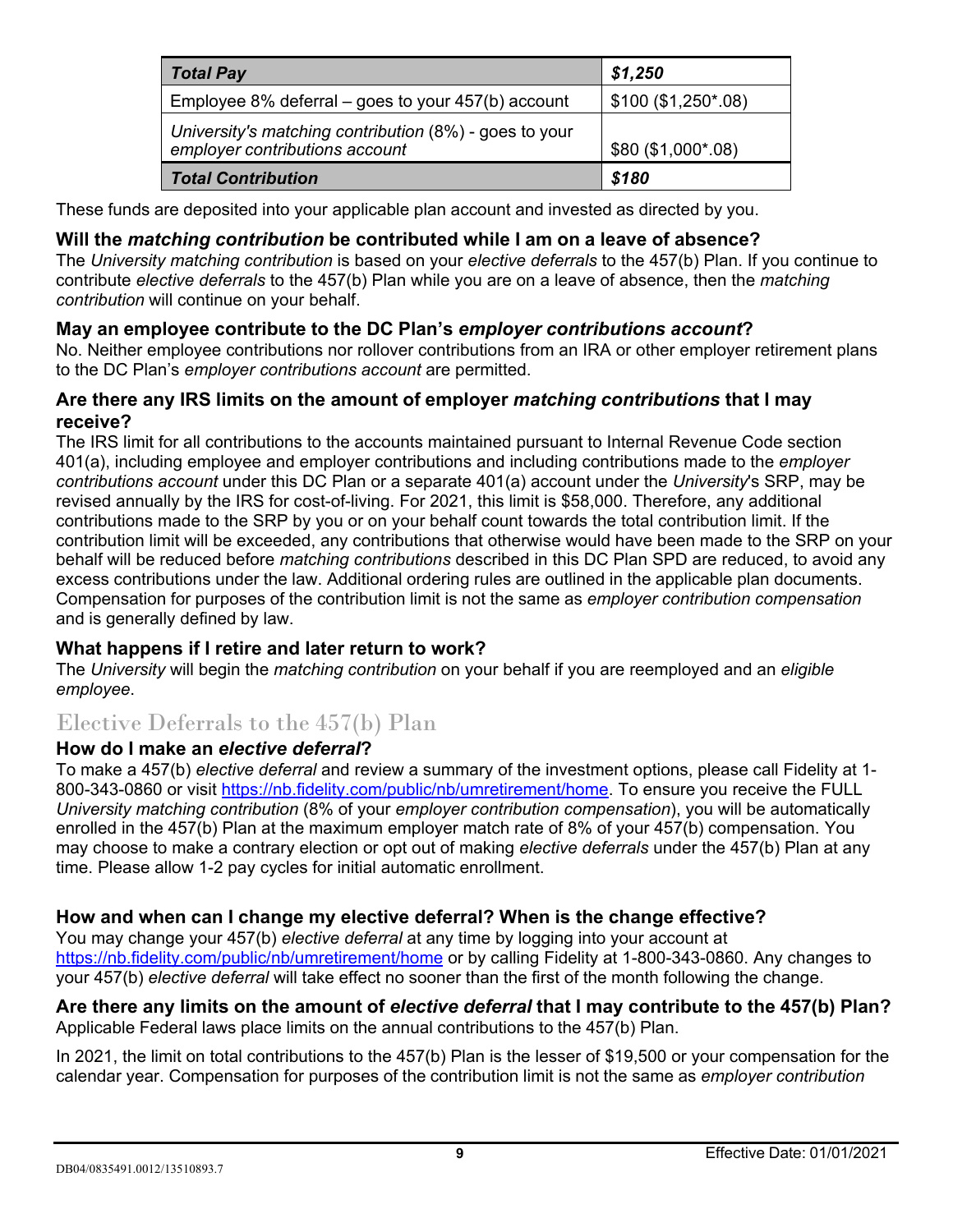*compensation* and is generally defined by law. The 457(b) deferral limit is not affected by contributions to the SRP or 403(b) Plans.

In 2021, age 50 catch-up contributions are limited to \$6,500. The age 50 catch-up contribution limit is in addition to the limits on total contributions and *elective deferrals*. Therefore, if the age 50 catch-up contribution limit applies you can contribute up to \$27,000 in *elective deferrals* under the 457(b) Plan.

All of the above dollar limits are adjusted annually by the IRS for cost-of-living*.* Rollover contributions are not subject to the contribution limits above.

For more information, refer to the VRP SPD, or the 457(b) Plan document.

### **When can distributions occur from the 457(b) Plan?**

Please refer to the VRP SPD for specific details regarding distributions from the 457(b) Plan.

# Vesting

You are *vested* in the *University's matching contributions* made on your behalf to the *employer contributions account* as described in this DC Plan SPD after you complete three years of *service credit*. Please note that these years do not need to be consecutive.

If you experience a *severance from employment* with the *University* before becoming *vested*, the *University's matching contributions* made to the *employer contributions account* on your behalf and described in this DC Plan SPD are forfeited.

### *What is vesting?*

If you have three years of *service credit*, you've earned the right to keep the *University matching contributions* when you retire or leave the *University*.

In addition, if you experience a *severance from employment* before becoming *vested* and are not subsequently reemployed by the *University* as an *eligible employee* within the five year period following your *severance from employment*, then all of such *service credit* earned prior to the *severance from employment* shall be disregarded and you will need to earn three years of *service credit* subsequent to your rehire in order to be *vested*.

If you are a rehired *eligible employee* who was previously *vested* in the DB Plan or Hybrid Plan, even if you took a full distribution of your retirement benefit, you will be automatically *vested* in the DC Plan and the *University's matching contributions* made on your behalf to your *employer contributions account* upon your first day of re-employment.

### Investments

### **How are my** *matching contributions* **invested?**

Choosing Your Investments: You select how to invest all contributions made to the DC Plan. The investment choices are the same as they are for the VRP. For information about your investment choices, please visit <https://nb.fidelity.com/public/nb/umretirement/home> and select the Plans & Investments tab, then Investments tab, then Investment Options section under each plan.

It is important that you access your account within the first 30 days of your employment so you can make your investment selection. If you do not make a selection, your investments will be placed in a *University*-selected default investment. However, you may make changes to your investment selections at any time online at https://nb.fidelity.com/public/nb/umretirement/home or by calling 1-800-343-0860**.** 

If you are unsure how to invest your contributions, Fidelity retirement representatives are available to meet one-on-one to assist you. Schedule a free appointment by visiting <https://nb.fidelity.com/public/nb/umretirement/contactus/schedule-a-meeting> or calling 1-800-343-0860.

There are many investment options. Each has varying degrees of return and financial risk. This summary is not intended to advise you on any investment risks or tax issues arising from investing in any of these options. You may wish to contact your tax advisor or legal counsel for assistance in determining which option best fits your long-term goals.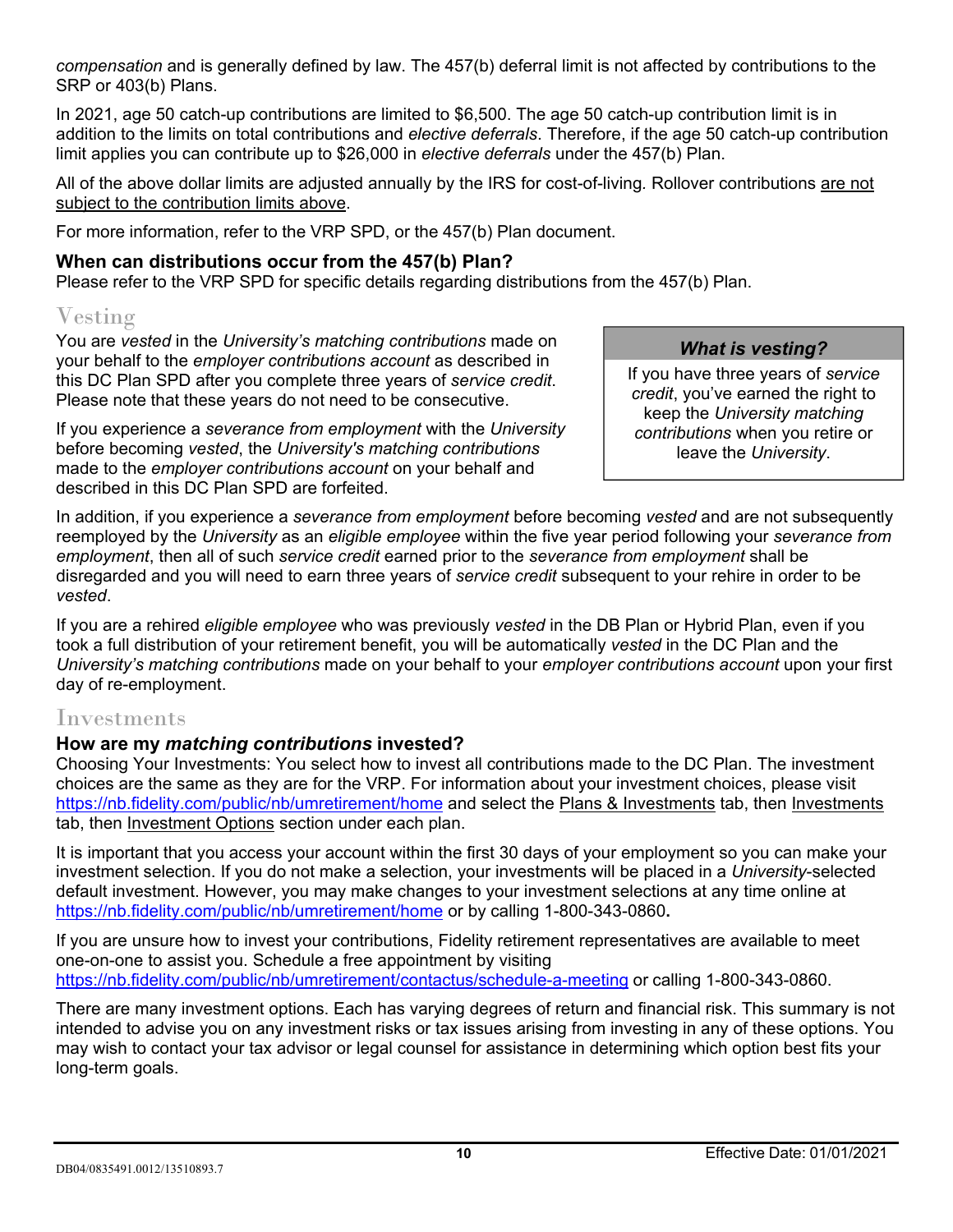# Distributions

### **When can distributions occur from the DC Plan?**

To be eligible for a distribution from the *employer contributions account* under the DC Plan, you must be *vested* in the DC Plan. When you are *vested*, your benefit is distributable after your *severance from employment* or death (or when a required minimum distribution is necessary (see below)).

If the value of your *employer contributions account* under the DC Plan exceeds \$5,000, it will not be distributed without your consent, unless the minimum required distribution rules apply (see below). If the value of your account is less than \$5,000, but more than \$1,000, it will automatically be rolled over to an IRA after your *severance from employment* from the *University* unless you elect to receive the distribution directly or roll the distribution over to an IRA or another employer plan of your choice. If the value of your account is \$1,000 or less, it will be automatically distributed to you.

For information about your distribution options under your contributions to the 457(b) Plan, refer to the VRP SPD.

### **How do I apply for the benefits under the DC Plan?**

You should contact Fidelity at 1-800-343-0860 for more information on how to begin your benefits from the DC Plan.

It is important to keep Fidelity informed of name and address changes for you or your *beneficiaries*. Please call Fidelity at 1-800-343-0860 or visit<https://nb.fidelity.com/public/nb/umretirement/home> to update your information.

### **What are my retirement benefit payment options?**

The DC Plan allows you to receive your retirement benefit in a single lump sum payment, or in installments over a fixed number of years. If you elect installments, you may elect to accelerate the installment payments and receive a lump sum distribution of the remainder of your benefit at any time. For more information on these options, contact Fidelity at 1-800-343-0860.

#### **If I make a withdrawal, can I return the funds to the DC Plan at a later date?** No.

### **What are required minimum distributions?**

You may generally delay the distribution of your retirement benefits. However, if you elect to delay the distribution of your retirement benefits, there are rules that require that certain minimum distributions be made from the DC Plan.

Distributions are required to begin the 1st of April following the end of the year in which:

- You reach age 72; or
- Experience a *severance from employment*, if later.

If you think you may be affected by these rules, contact Fidelity at 1-800-343-0860.

### **How are my benefits paid upon my death?**

If your death occurs before you begin distribution of your benefits, your *beneficiary* may elect to receive a distribution of your benefits in any of the forms of distribution available to you (i.e., lump sum or installments), beginning as soon as reasonably practicable following the *beneficiary's* application for distribution of benefits. If your death occurs after distributions begin, but before your entire benefit under the DC Plan is distributed, your *beneficiary* shall receive distribution of the remainder of your benefits beginning as soon as reasonably practicable following your death in a form available to you and elected by the *beneficiary*, which provides for distribution at least as rapidly as you were receiving distribution of your benefits.

Notwithstanding the above, your benefits upon death are subject to certain required minimum distribution rules. These rules are complicated and depend on who is designated as your *beneficiary* and when your death occurs (before or after distributions begin). Generally, if you have not begun receiving your benefits and your designated *beneficiary* is your spouse, the benefits must begin no later than the year you would have attained age 72. If your spouse is not your designated *beneficiary*, the entire benefit under the DC Plan must be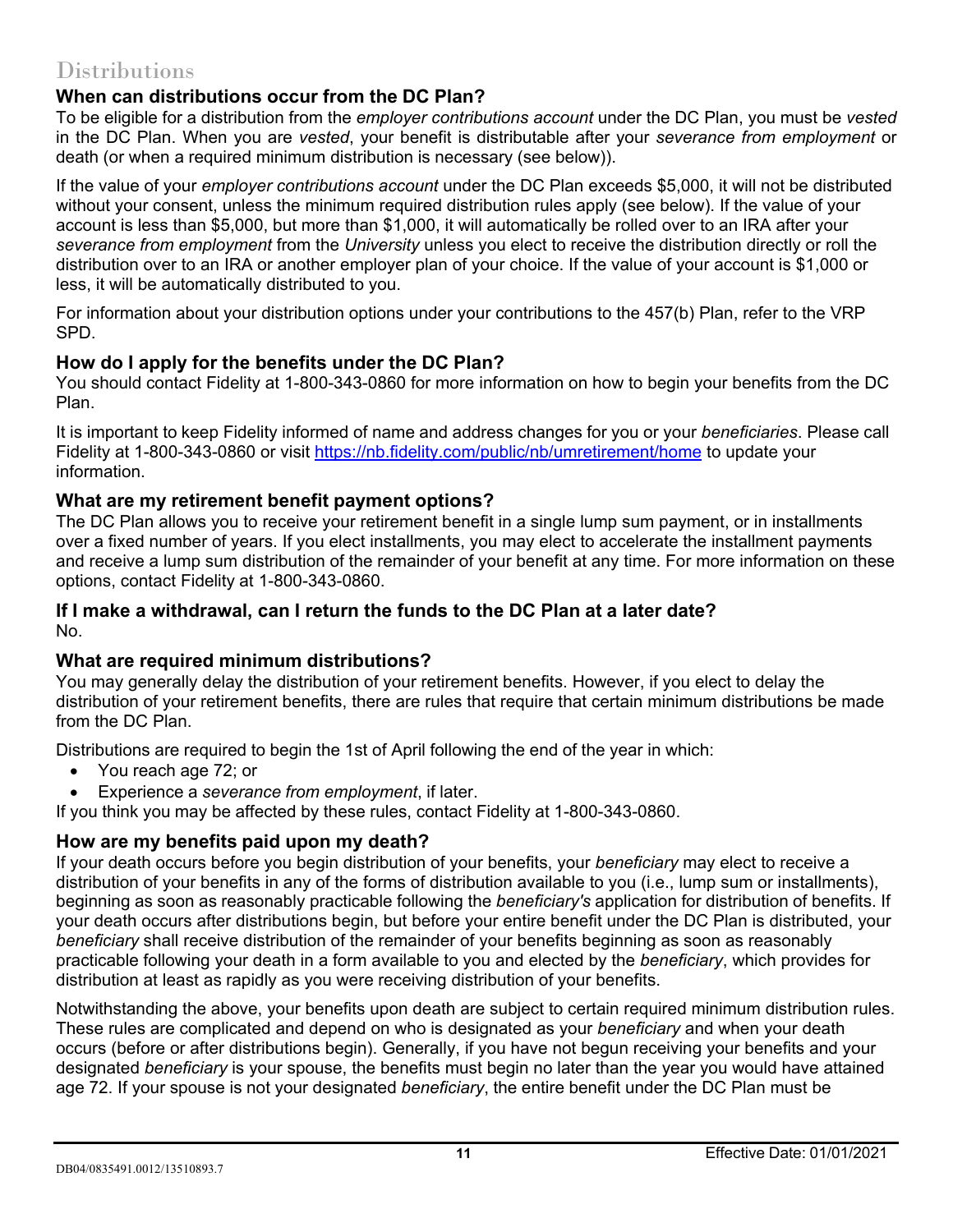distributed by December 31 of the calendar year containing the fifth anniversary of your death. For more information regarding these rules, contact Fidelity at 1-800-343-0860.

## Rollovers and Tax Treatment

### **What are some of the possible tax consequences when I receive a distribution from the DC Plan?**

Generally, you must include any distribution in your taxable income in the year in which you receive the distribution. Distributions made to you when you are under age 59½ may be subject to an additional 10% tax unless you roll the distribution over to an IRA or other employer retirement plan as described below.

### **Can I elect a rollover to reduce or defer tax on my distribution?**

If your distribution is an eligible rollover distribution, you may defer the tax due on your distribution by rolling the distribution over to an IRA or other employer retirement plan. Generally, an eligible rollover distribution does not include any distribution which is: (1) one of a series of substantially equal periodic payments made for your life (or life expectancy) or the joint lives (or joint life expectancies) of you and your designated *beneficiary*, or for a specified period of ten years or more; (2) a hardship distribution; or (3) a required minimum distribution. There are two types of rollovers:

Direct rollover: For most distributions, you may request that a direct rollover (sometimes referred to as a direct transfer) be made to either an IRA or other employer retirement plan willing to accept the rollover. A direct rollover will result in no tax being due until you withdraw funds from the IRA or other employer retirement plan.

60-day rollover: You may roll over a distribution to an IRA or other employer retirement plan willing to accept the rollover. This will result in no tax being due until you begin withdrawing funds from the IRA or other employer retirement plan. The rollover of the distribution, however, MUST be made within strict time frames (normally, within 60 days after you receive your distribution). A distribution which may be rolled over but which you do not directly rollover (see above) will be subject to mandatory federal income tax withholding at a rate of 20%. You may roll over the 20% amount withheld, but must replace the withheld amount from other sources. If you do not roll over an amount equal to the 20% withheld, the withheld amount is subject to tax.

If your distribution is not an eligible rollover distribution you will not be able to defer tax due on your distribution by rolling the distribution over to an IRA or other employer retirement plan. Withholding on distributions that are not eligible rollover distributions depends on whether the distribution is a periodic distribution (for example, annuity payments or installments) or non-periodic distribution. Withholding on periodic distributions will be determined as if the distribution were wages and withholding on non-periodic distributions will be 10% of the amount includible in income. Notwithstanding the foregoing, you may elect not to have withholding apply.

Pre-Tax to Roth Rollovers: If you roll over pre-tax contributions to a designated Roth account in another employer plan or to a Roth IRA, the amounts will be taxed in the year of the rollover. However, the 10% additional tax on early distributions will not apply. If you complete a direct rollover, no withholding will apply, but you may voluntarily enter into a withholding agreement with the *University*.

Tax Notice: Whenever you receive a distribution, you will receive a more detailed explanation of these options. However, the rules which determine whether you qualify for favorable tax treatment are very complex. You should consult with qualified tax counsel before making a choice.

# Loans

### **Are loans offered in the DC Plan?** No.

## Lost Participants

If you are entitled to a distribution and cannot be located, reasonable measures will be taken to locate you. In the event you are not located after the *plan administrator* has taken reasonable measures to locate you, your benefits will be disposed of in accordance with the law and reasonable procedures. Reasonable procedures include rolling over your benefits to an IRA, purchasing an annuity contract in your name, distributing your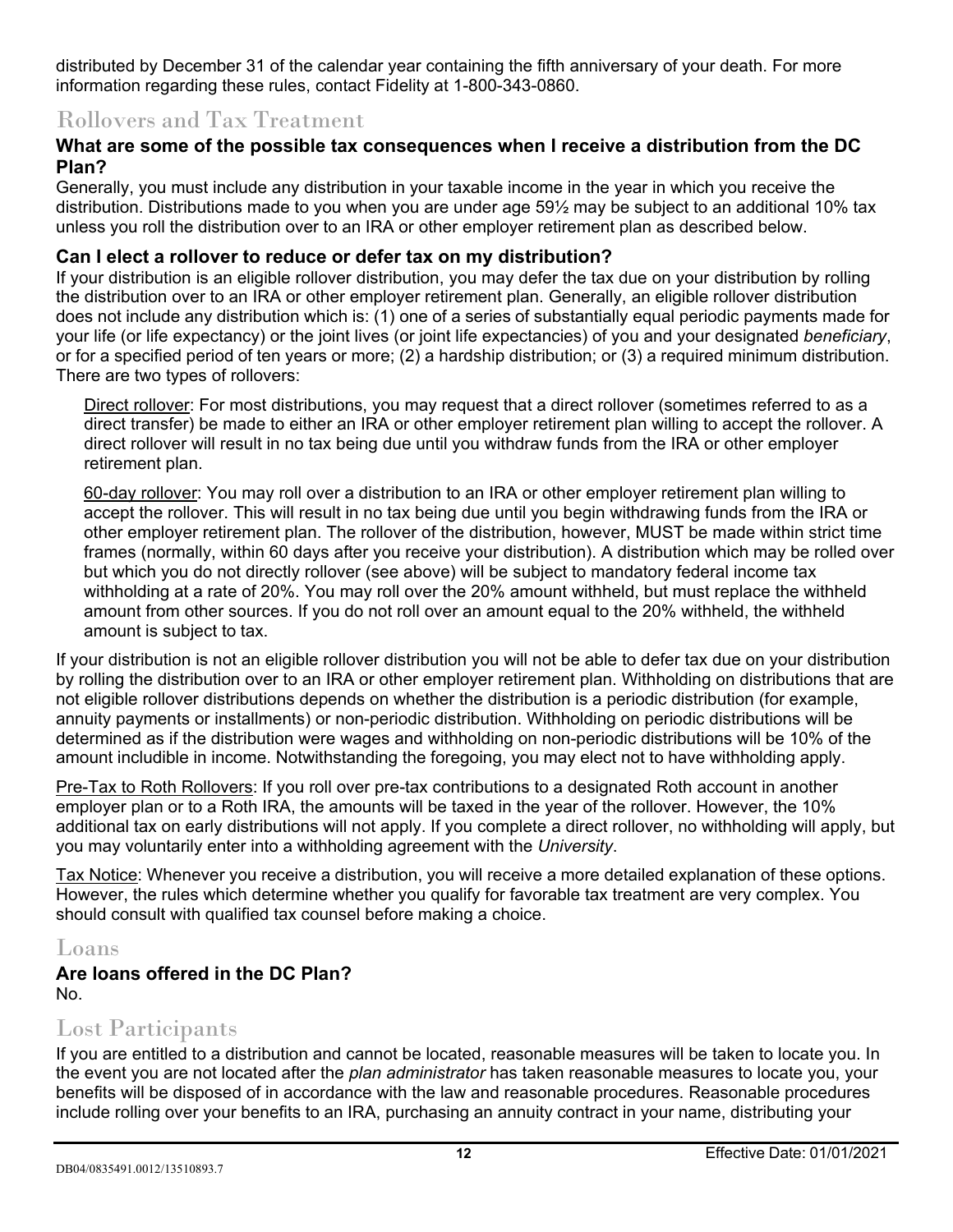benefit to an interest bearing insured bank account, or forfeiting your benefit to the DC Plan. If your benefit is forfeited to the DC Plan and you are later located, your benefit will be restored unadjusted for earnings and distributed to you in accordance with the terms in the ERIP plan document. For additional questions, contact the HR Service Center to request a copy of the ERIP plan document.

# Plan Expenses

The DC Plan permits the payment of certain plan expenses to be made from the DC Plan's assets. If expenses are paid using the DC Plan's assets, then the expenses will generally be allocated among the accounts of all *participants* in the DC Plan. These expenses will be allocated either proportionately based on the value of the account balances or as an equal dollar amount based on the number of *participants* in the DC Plan. The method of allocating the expenses may depend on the nature of the expense itself.

After you experience a *severance from employment*, the *University* reserves the right to charge your account for your pro rata share of the DC Plan's administration expenses, regardless of whether the *University* pays some of these expenses on behalf of current *participants*.

There are certain other expenses that may be paid just from your account. These are expenses that are specifically incurred by, or attributable to, you. For example, if you are married and get divorced, the DC Plan may incur additional expenses if a court mandates that a portion of your account be paid to your ex-spouse. These additional expenses may be paid directly from your account (and not the accounts of other *participants*) because they are directly attributable to you under the DC Plan. You will be informed when there will be a charge (or charges) directly to your account.

# Qualified Domestic Relations Orders

Upon receipt of a domestic relations order issued by a court of competent jurisdiction with respect to your interest in the DC Plan, the *University* shall determine whether such domestic relations order constitutes a qualified domestic relations order ("QDRO"). If it is determined that a domestic relations order is a QDRO, the alternate payee may receive a distribution in a single lump sum at any time. There will be a charge to your account for processing of a QDRO. A QDRO may not provide for a benefit not allowed by the DC Plan. Procedures to determine the qualified status of a domestic relations order, to administer distributions mandated by a QDRO, and to implement the QDRO provisions are available upon request.

Additional information about QDRO processing, may be found in the ERIP plan document. For additional questions, contact the HR Service Center to request a copy of the ERIP plan document.

# Protecting Your Benefits

### **Can the ERIP plan document be amended?**

The *University* has the right to amend the ERIP plan document at any time. In no event, however, will any amendment authorize or permit any part of the plan's assets to be used for purposes other than the exclusive benefit of *participants* or their *beneficiaries*. Additionally, no amendment will cause any reduction in the amount credited to your account. If the ERIP plan document is amended, this DC Plan SPD will be updated accordingly to reflect those changes.

### **What happens if the DC Plan terminates?**

If the DC Plan is terminated, you will immediately be 100% *vested* in the benefits you've earned as of the DC Plan's termination date. Additionally, no further contributions will be made to the DC Plan and distributions will be made as soon as possible, in accordance with the DC Plan's terms.

### **Do I need to name a** *beneficiary***?**

Naming a *beneficiary* ensures that your benefit is handled in the manner you intend. You should name a *beneficiary* when you first participate in the DC Plan. If unmarried, you may designate any person or trust as your *beneficiary*. For married employees, your spouse will automatically be your *beneficiary*, unless your spouse consents to a different designated *beneficiary*. You may also designate contingent *beneficiaries*.

If you don't name a *beneficiary* (or your *beneficiary* predeceases you), any death benefits under this DC Plan will be paid to your surviving spouse. If there is no surviving spouse, death benefits will be paid to your